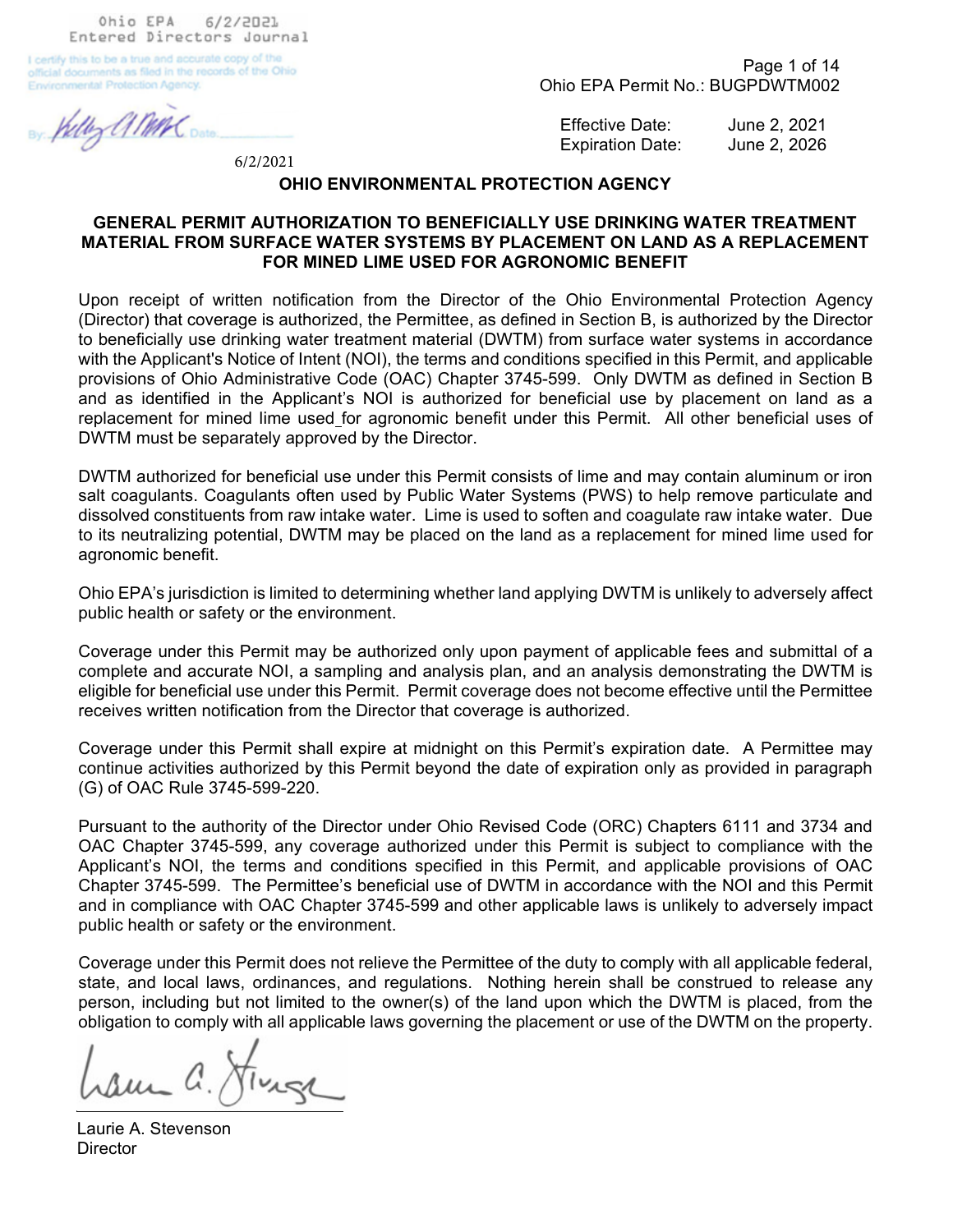## Terms & Conditions

## A. Description and Eligibility Criteria for Coverage

- 1. This Permit authorizes the beneficial use of DWTM by placement on the land as a replacement for mined lime used for agronomic benefit only as described in this Permit.
- 2. Only DWTM that is generated from a surface water system and that meets all of the following criteria is a beneficial use byproduct and is eligible for beneficial use under this Permit:
	- a. The DWTM conforms to the definition of "DWTM" in Section B;
	- b. The 95% Upper Confidence Limit (UCL) of the mean for each constituent in the DWTM does not exceed its constituent concentration limit specified in Table 1;
	- c. The concentration of microcystins in the DWTM does not exceed 180  $\mu$ g/L; and
	- d. The DWTM is not a hazardous waste as defined by ORC Section 3734.01, OAC Rule 3745-50-10(H), or OAC Rule 3745-51-03.
- 3. An Applicant may apply for another general permit in accordance with OAC Rule 3745-599- 200 or an individual beneficial use permit in accordance with OAC Rule 3745-599-310 for beneficial use of DWTM not eligible for coverage under this General Permit.

### B. Definitions

Unless otherwise stated in this Permit, the terms used in this Permit shall have the same meaning as used in OAC Chapter 3745-599. The following definitions are specific to this Permit:

"Agronomic benefit" means the promotion or enhancement of plant growth and includes but is not limited to increases in soil fertility and moisture retention.

"Applicant" means the person applying for coverage under this Permit.

"Containment area" means the areas and structures where DWTM is stored or treated, including any lagoon, pit, or tank.

"Cyanobacteria" means photosynthesizing bacteria, also called blue-green algae, which naturally occur in marine and freshwater ecosystems, and may produce cyanotoxins that at sufficiently high concentrations can pose a risk to public health.

"Cyanotoxin" means a toxin (such as microcystins) produced by cyanobacteria, which include liver toxins, nerve toxins, and skin toxins.

"Dewatered" means the material has no free liquids as determined by Test Methods for Evaluating Solid Waste, Physical/Chemical Methods (SW-846)<sup>1</sup> Test Method 9095B- Paint Filter Liquids Test.

<sup>&</sup>lt;sup>1</sup> EPA publication SW-846, "Test Methods for Evaluating Solid Waste: Physical/Chemical Methods (SW-846)," as amended through May 2020.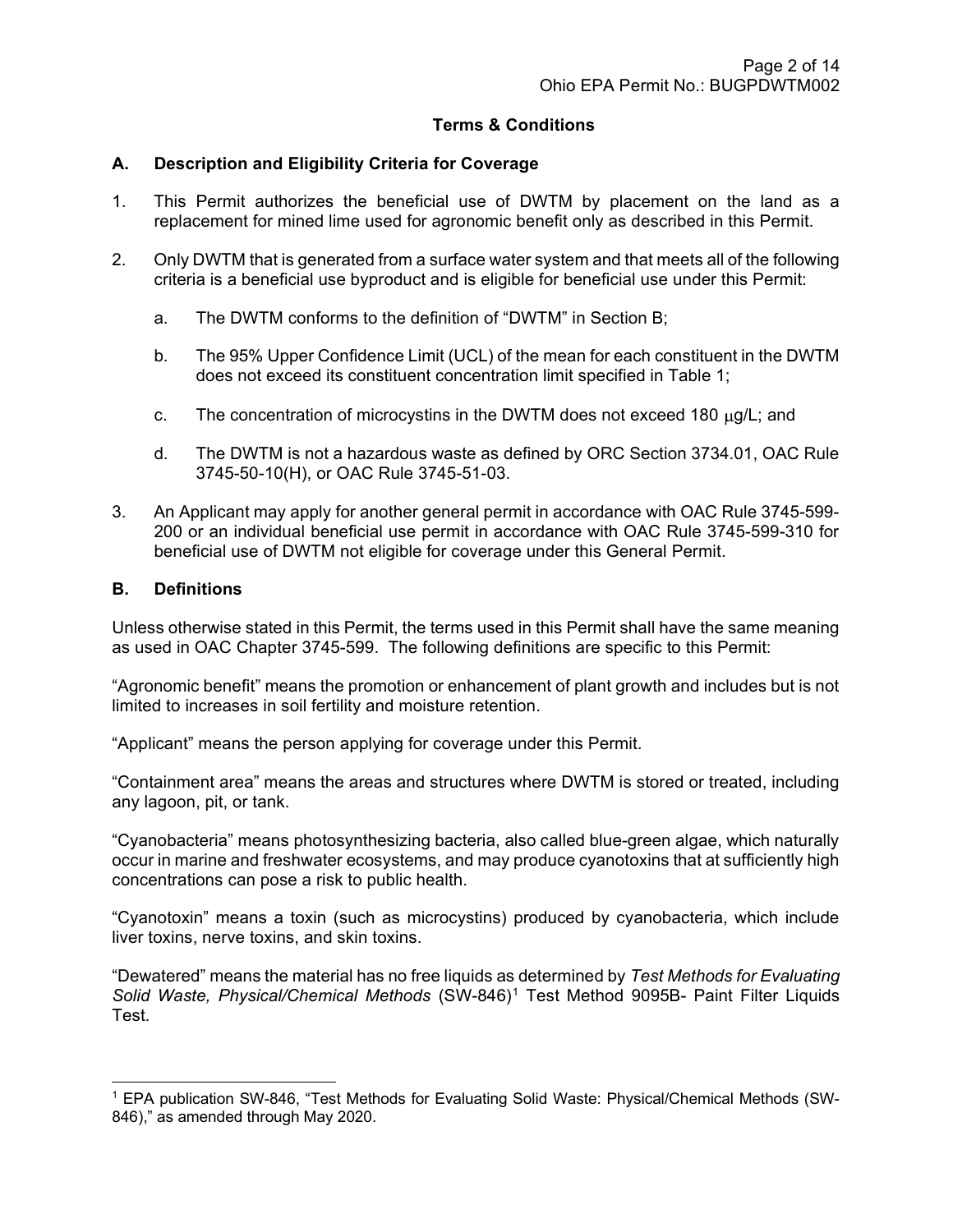"Drinking water treatment material" (DWTM) means a byproduct resulting from the treatment of a surface water system's water supply for drinking water by the addition of lime. DWTM may contain aluminum and iron salt.

"Fill" means material placed on the ground in order to fill an existing depression or hole in the ground, create mounds, or otherwise artificially change the grade or elevation of the property.

"Frozen ground" means ground that has a temperature at or below thirty-two degrees Fahrenheit and that meets either of the following criteria: 1) is not easily penetrated by a metal object or 2) does not deform to show visible imprint under downward pressure.

"Microcystins" means total microcystins: the combination of all the variants of the cyanotoxin microcystin, which is produced by a number of cyanobacteria.

"Microcystins detection" means an analytical result that is equal to or greater than the reporting limit for the analytical method being used as specified in OAC Rule 3745-90-04.

"Notice of Intent" (NOI) means the form prescribed by the Director for use when requesting coverage under a beneficial use general permit.

"Occupied building" means a structure, permanent in nature, where one or more human beings may be present.

"Permittee" means an Applicant for whom the Director has approved coverage under this Permit.

"Public Water System" means a system that provides water for human consumption through pipes or other constructed conveyances, if such system has at least fifteen service connections or regularly serves an average of at least twenty-five individuals daily at least sixty days out of the year. PWS includes any collection, treatment, storage, and distribution facilities under control of the operator of such system and used primarily in connection with such system, any collection or pretreatment storage facilities not under such control which are used primarily in connection with such system, and any water supply system serving an agriculture labor camp, as defined in Section 3733.41 of the Revised Code. PWS does not include any "special irrigation district," as defined in 40 CFR 141.2.

"Saturated soil" means all of the pore spaces in the soil are filled with water. A soil that has an available water capacity above field capacity is considered saturated.

"Snow covered ground" means soil or residue lying on the soil cannot be seen because of snow cover, or soil covered by one-half inch or more of ice.

"Structural fill" means material used to create a stable base that both meets the applicable engineering specifications for and is used as engineered fill, mechanically stabilized earthen walls, or granular fill.

"Surface water" means either of the following:

- a. All water that is open to the atmosphere and subject to surface runoff.
- b. A source that has been designated by the Director as surface water in accordance with OAC Rule 3745-81-76.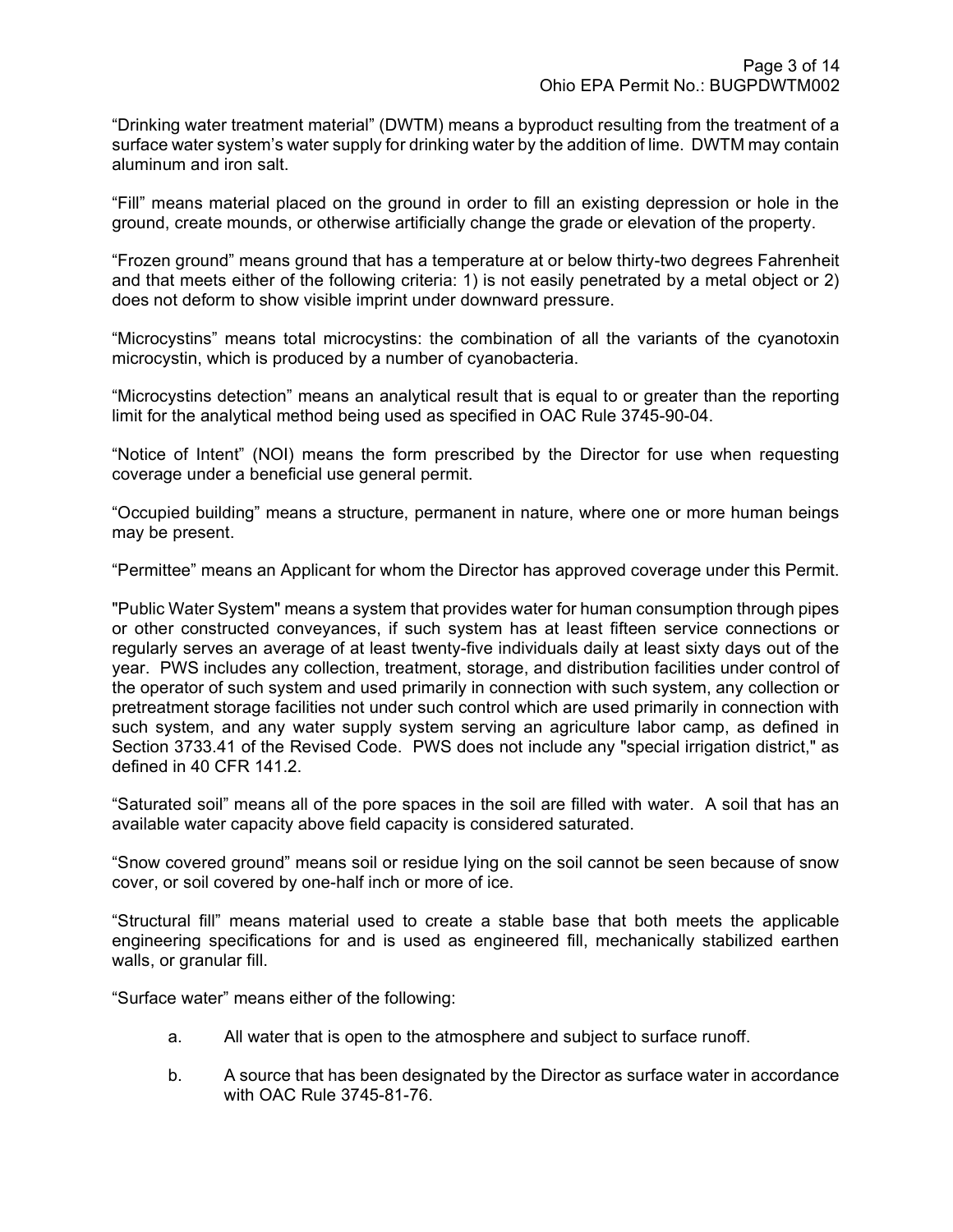"Surface water system" means a public water system that uses surface water, in whole or in part, as its source of water.

"Waters of the state" has the same meaning as in section 6111.01(H) of the Revised Code.

### C. Application Requirements

- 1. For each Public Water System (PWS) from which the Applicant intends to obtain DWTM for beneficial use under this Permit, the Applicant shall do all of the following before submitting an NOI:
	- a. Develop and implement a sampling and analysis plan that complies with Condition C.4 (SAP);
	- b. Determine the concentration of the constituents listed in Table 1 (sampling analysis) in accordance with the SAP;
	- c. Perform a statistical evaluation of the results of the sampling analysis for each of the constituents listed in Table 1 in accordance with the SAP;
	- d. Determine the pH of the DWTM in accordance with the SAP;
	- e. Determine when each containment area was completely emptied and determine the concentration of microcystins in the DWTM in each containment area that has not been completely emptied since July 1, 2016; and
	- f. For public water systems with containment areas that have been completely emptied since July 1, 2016, review the compliance samples collected and analyzed in accordance with OAC Chapter 3745-90 (Compliance Sample) to determine if the PWS has had a microcystins detection since the containment area was last completely emptied. If there has been a microcystins detection in the Compliance Samples, determine the concentration of microcystins in the DWTM in each containment area.
- 2. To obtain coverage under this Permit, an Applicant shall, in accordance with OAC Rule 3745-599-210, submit an application to the Director containing all of the following:
	- a. One copy of a complete and accurate NOI, including a demonstration that the DWTM satisfies all of the Eligibility Criteria for Coverage in Section A. The NOI form shall be signed by the Applicant in accordance with OAC Rule 3745-599-25;
	- b. The SAP, containing all of the provisions required by Condition C.4 and developed and implemented in accordance with Condition C.1;
	- c. Copies of the microcystins Compliance Sampling data for each PWS that is a surface water system;
	- d. The results of each analysis, evaluation, and determination conducted in accordance with Condition C.1:
	- e. A copy of any liming license required by ORC Section 905.52; and
	- f. The application fee of \$200.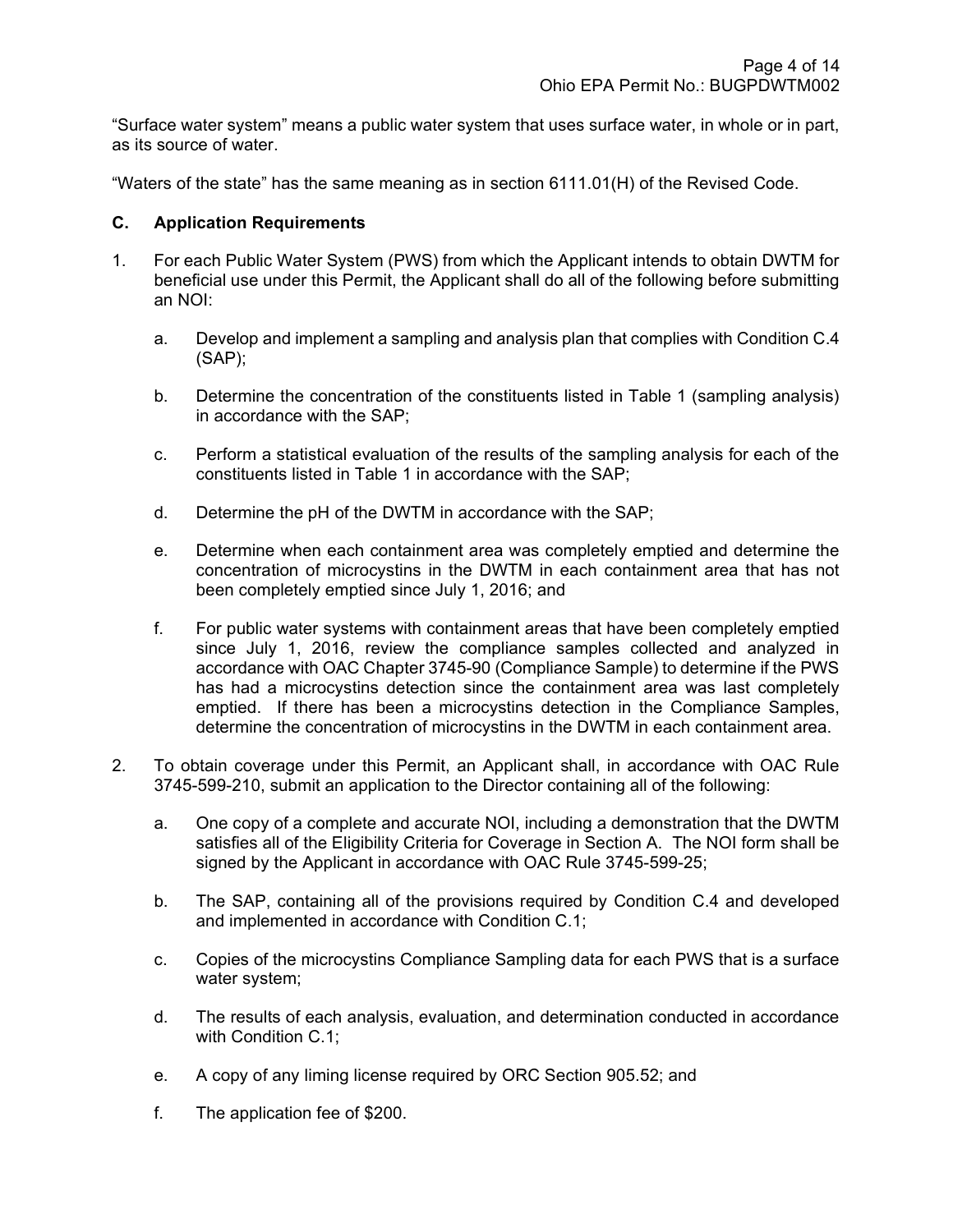3. The application shall be submitted via the Division of Materials and Waste Management's virtual dropbox unless otherwise directed by Ohio EPA in writing:

https://fileshare.epa.ohio.gov/filedrop/co\_dmwm\_submittals

- 4. The SAP for each PWS shall, at a minimum, contain provisions requiring both of the following:
	- a. Metals and pH sampling and analysis in accordance with all of the following:
		- i. Collection of samples of DWTM from each PWS using a strategy to obtain representative samples as described in Test Methods for Evaluating Solid Waste: Physical/Chemical Methods (SW-846);<sup>2</sup>
		- ii. Analysis of each sample for pH and for total metals as described in SW-846 for the constituents listed in Table 1, including quality assurance/quality control data as indicated in Ohio EPA's Division of Materials and Waste Management guidance document entitled Tier I Data Reports.<sup>3</sup>
		- iii. Statistical evaluation of the analytical results, including the determination of the 95% UCL of the mean for each constituent specified in Table 1 utilizing ProUCL<sup>4</sup> or another method acceptable to Ohio EPA.

 $^2$  EPA publication SW-846, "Test Methods for Evaluating Solid Waste: Physical/Chemical Methods (SW-846)," as amended through May 2020.

<sup>3</sup> https://epa.ohio.gov/Portals/34/document/general/Exmple%20Tier%20I%20Data%20Report.pdf

<sup>&</sup>lt;sup>4</sup> United States environmental protection agency, technical support center for monitoring and site characterization, "Statistical Software for Environmental Applications for Data Sets with and without Nondetect Observations" October 2015. The full text is available in electronic format at: https://www.epa.gov/sites/production/files/2016-05/documents/proucl\_5.1\_user-guide.pdf.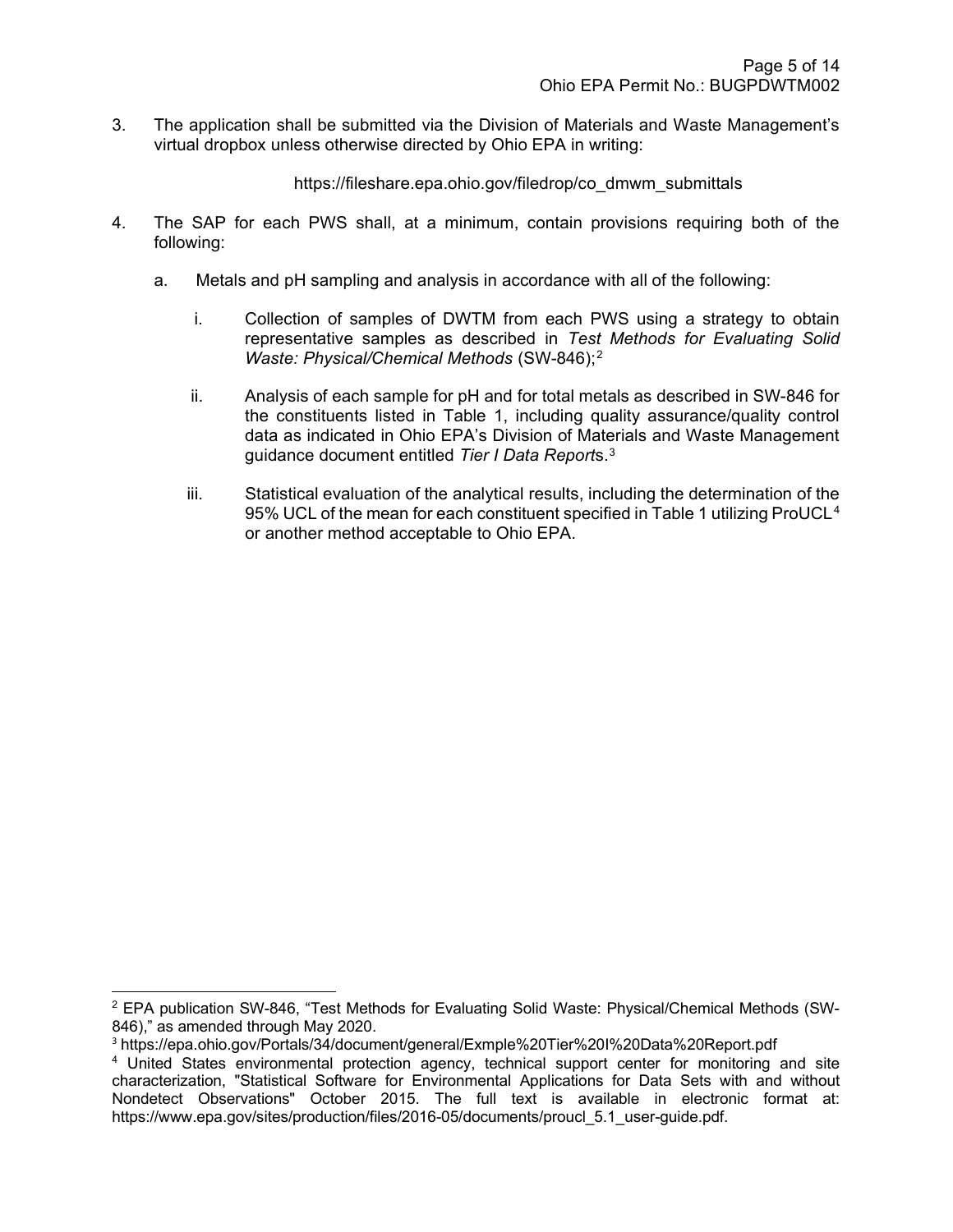| Constituent <sup>5,6</sup> | Totals Analysis <sup>7</sup> (mg/kg)* |
|----------------------------|---------------------------------------|
| Aluminum <sup>8</sup>      | 50,000                                |
| Arsenic (As)               | 41                                    |
| Barium (Ba)                | 15,000                                |
| Cadmium (Cd)               | 39                                    |
| Copper (Cu)                | 1,500                                 |
| Lead (Pb)                  | 300                                   |
| Nickel (Ni)                | 420                                   |
| Selenium (Se)              | 100                                   |
| Zinc(Zn)                   | 2,800                                 |

# Table 1: Constituent Concentration Limits

\* - dry weight basis

- b. For each PWS that is a surface water system, a microcystins evaluation including all of the following:
	- i. A process for determining whether the DWTM is eligible for beneficial use under this Permit that includes obtaining from the PWS the microcystins Compliance Sampling results collected since the containment areas were last emptied and reviewing the results to determine whether microcystins were detected;
		- 1. If microcystins were detected in the Compliance Samples, sampling and analyzing the DWTM in each containment area in accordance with the microcystins sampling and analysis provisions of the SAP;
		- 2. If microcystins were not detected in the compliance raw water samples, but the containment areas have not been completely emptied since July 1, 2016, sampling and analyzing the DWTM in each containment area in accordance with the microcystins sampling and analysis provisions of the SAP.

<sup>5</sup> Ba: US EPA Regional Screening Levels, Residential Soil.

 $^6$  As, Cd, Cu, Pb, Ni, Se, Zn: US EPA 40 CFR Part 503 Pollutant Concentrations (Table 3 of 503.13).

<sup>&</sup>lt;sup>7</sup> EPA publication SW-846, "Test Methods for Evaluating Solid Waste: Physical/Chemical Methods (SW-846)," Section 1.2 of the TCLP Method 1311 does allow for a total constituent analysis in lieu of the TCLP extraction. "If a total analysis of the waste demonstrates that individual analytes are not present in the waste, or that they are present but at such low concentrations that the appropriate regulatory levels could not possibly be exceeded, the TCLP need not be run."

 $8$  With aluminum concentrations exceeding 50,000 mg/kg, special care may be needed to prevent plant phosphorus deficiency. "High aluminum" materials should be considered for phosphorus sorption. Elizabeth Dayton et al, Beneficial Use of Aluminum-Based Drinking Water Treatment Residuals (WTR): Urban and Agricultural Applications Final Report (The Ohio State University School of Environment and Natural Resources, 2016).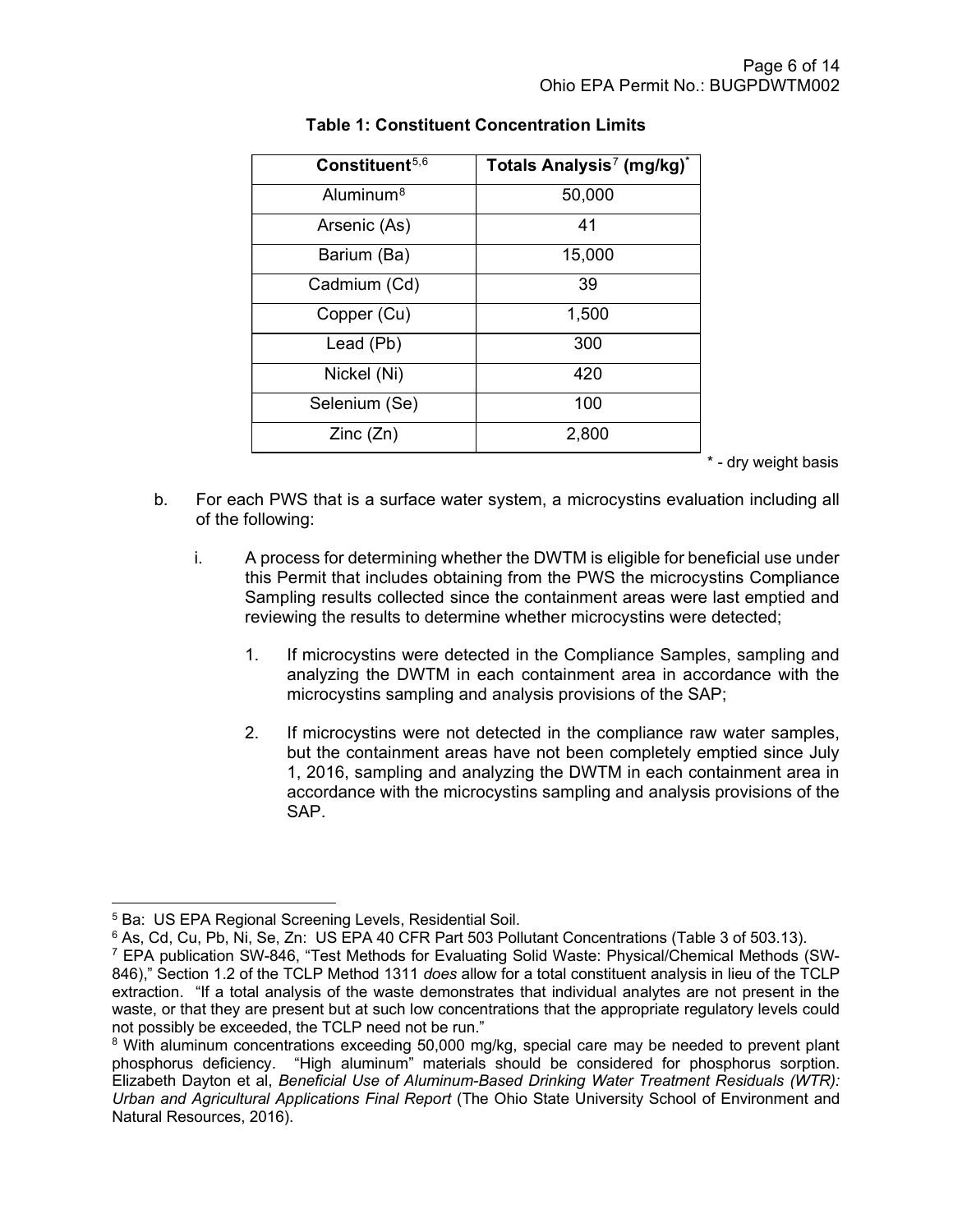- ii. If required under Condition C.4.b.i, microcystins sampling and analysis in accordance with all of the following:
	- 1. Collection of samples of DWTM from each containment area at the PWS using a strategy to obtain representative samples as described in Test Methods for Evaluating Solid Waste, Physical/Chemical Methods (SW 846);
	- 2. Individual grab samples of the DWTM from one containment area may be composited into not less than four composite samples;
	- 3. Microcystins analysis shall be performed utilizing the "Draft Ohio EPA Amenable (Extracellular and Intracellular) Microcystins-ADDA in Sludge" by ELISA Analytical Methodology (Ohio EPA DES 701.3) or other method approved by Ohio EPA; and
	- 4. All analytical data provided must include quality assurance/quality control data as indicated in Ohio EPA's Division of Materials and Waste Management guidance document entitled Tier I Data Reports.<sup>9</sup>

# D. Operating Conditions

Coverage under this Permit becomes effective when the Applicant receives written notification from the Director that coverage is authorized. With this granting of coverage, the Applicant becomes the Permittee. The Permittee shall conduct all activities authorized by this Permit in accordance with this Permit, the NOI, and OAC Chapter 3745-599.

- 1. The Permittee shall not use DWTM as fill or structural fill under this Permit.
- 2. The Permittee shall not place DWTM in any area described in ORC Section 3734.02(M), including within the boundaries of a state park, a state park purchase area, any unit of the national park system, any property that lies within the boundaries of a national park or recreation area that is located in this state, or any candidate area located in this state and identified for potential inclusion in the national park system.
- 3. The Permittee shall not beneficially use, make available, or distribute for beneficial use any DWTM under this Permit for which the 95% UCL of the mean exceeds any constituent concentration limit specified in Table 1 or in which the concentration of microcystins exceeds 180 µg/L.
- 4. The Permittee shall only apply DWTM at an application rate that does not exceed either the application rate calculated pursuant to Condition D.12 or the microcystins concentration limit in Table 2 for the calculated application rate, whichever is lower.

<sup>9</sup> https://epa.ohio.gov/Portals/34/document/general/Exmple%20Tier%20I%20Data%20Report.pdf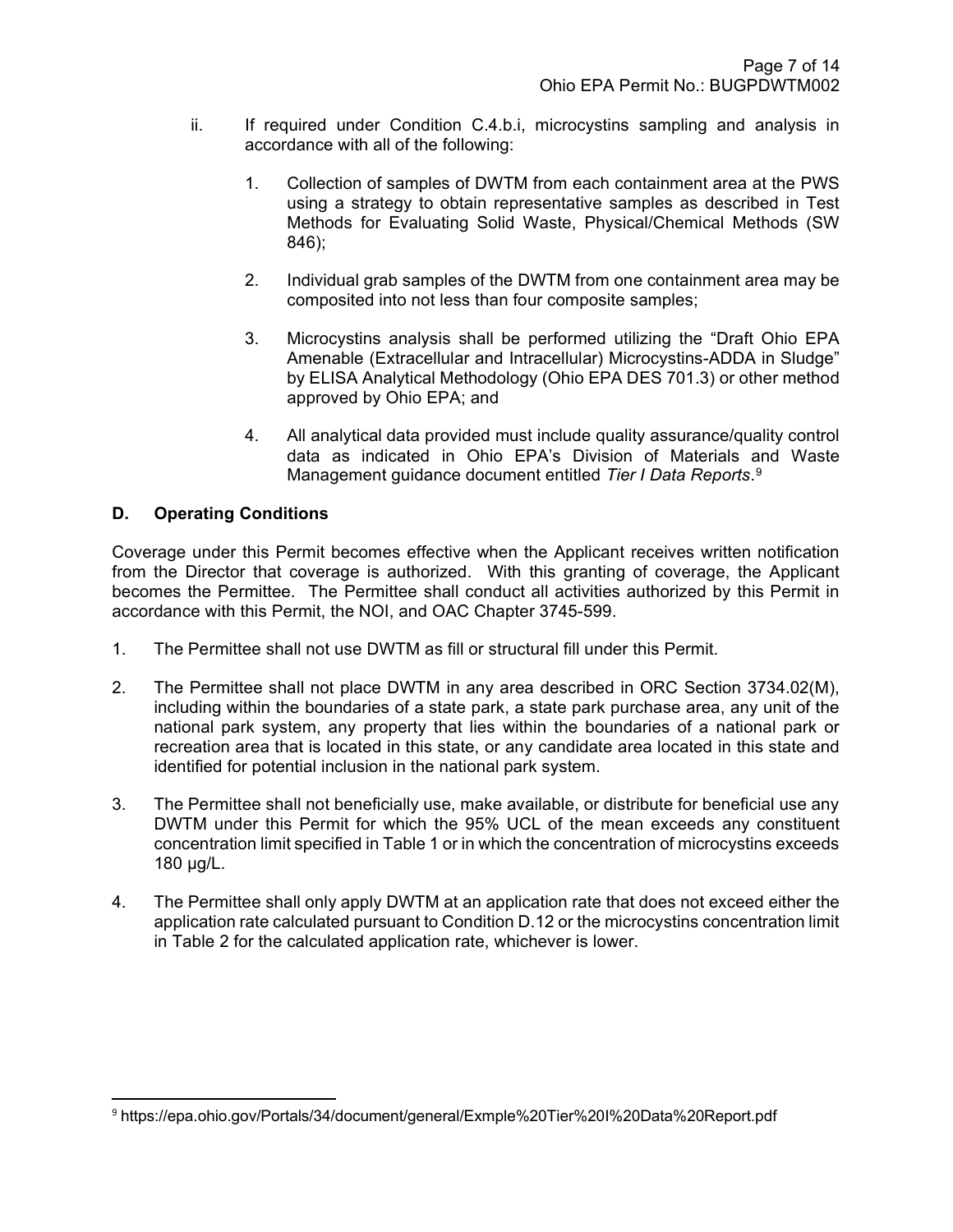| <b>Maximum Application Rate</b><br>(dry tons/acre) | <b>Microcystins Limit</b><br>$(\mu g/L)$ |
|----------------------------------------------------|------------------------------------------|
| 4                                                  | 131-180                                  |
| 6                                                  | 91-130                                   |
| 8                                                  | 73-90                                    |
| 10                                                 | 66-72                                    |
| 12                                                 | $0 - 65$                                 |

# Table 2: Microcystins Concentration Limits

- 5. When there is a substantial change in the water treatment processes, as defined in OAC Rule 3745-91-01, prior to beneficially using the DWTM under this Permit, the Permittee shall determine constituent concentrations for each constituent listed in Table 1 through additional sampling and analysis, performed in accordance with the SAP developed pursuant to Condition C.1. The Permittee may beneficially use DWTM generated after the substantial change under this Permit only if a statistical evaluation of the results of the additional sampling analysis demonstrates that the 95% UCL of the mean for each constituent concentration does not exceed the limits specified in Table 1.
- 6. The Permittee shall immediately cease beneficial use of the DWTM from any PWS pursuant to this Permit if it is determined by the Permittee or by Ohio EPA that the DWTM no longer satisfies the Eligibility Criteria for Coverage in Section A.
- 7. If the Permittee identifies a PWS from which the Permittee intends to obtain DWTM for beneficial use under this Permit after coverage under this Permit is authorized, the Permittee shall submit to the Director a new application that complies with Section C for the additional PWS from which DWTM is to be obtained for beneficial use.
- 8. Before removing or receiving DWTM from any containment area for beneficial use, the Permittee shall obtain from the PWS the microcystins Compliance Sampling results collected since the results were last reviewed in accordance with this Permit. The Permittee shall review the results to determine whether microcystins have been detected. In addition, the Permittee shall obtain from the PWS the date upon which each containment area last received DWTM.
- 9. If the review conducted in accordance with D.8 reveals that microcystins have been detected in Compliance Samples at concentrations greater than those submitted in accordance with Condition C.2.c, the Permittee shall immediately cease beneficial use from every containment area that received DWTM generated on or after the date the Compliance Sample was collected and shall notify Ohio EPA Division of Materials and Waste Management of the increased microcystins Compliance Sampling results. The Permittee may resume beneficial use of DWTM from such containment area(s) only when all of the following occur: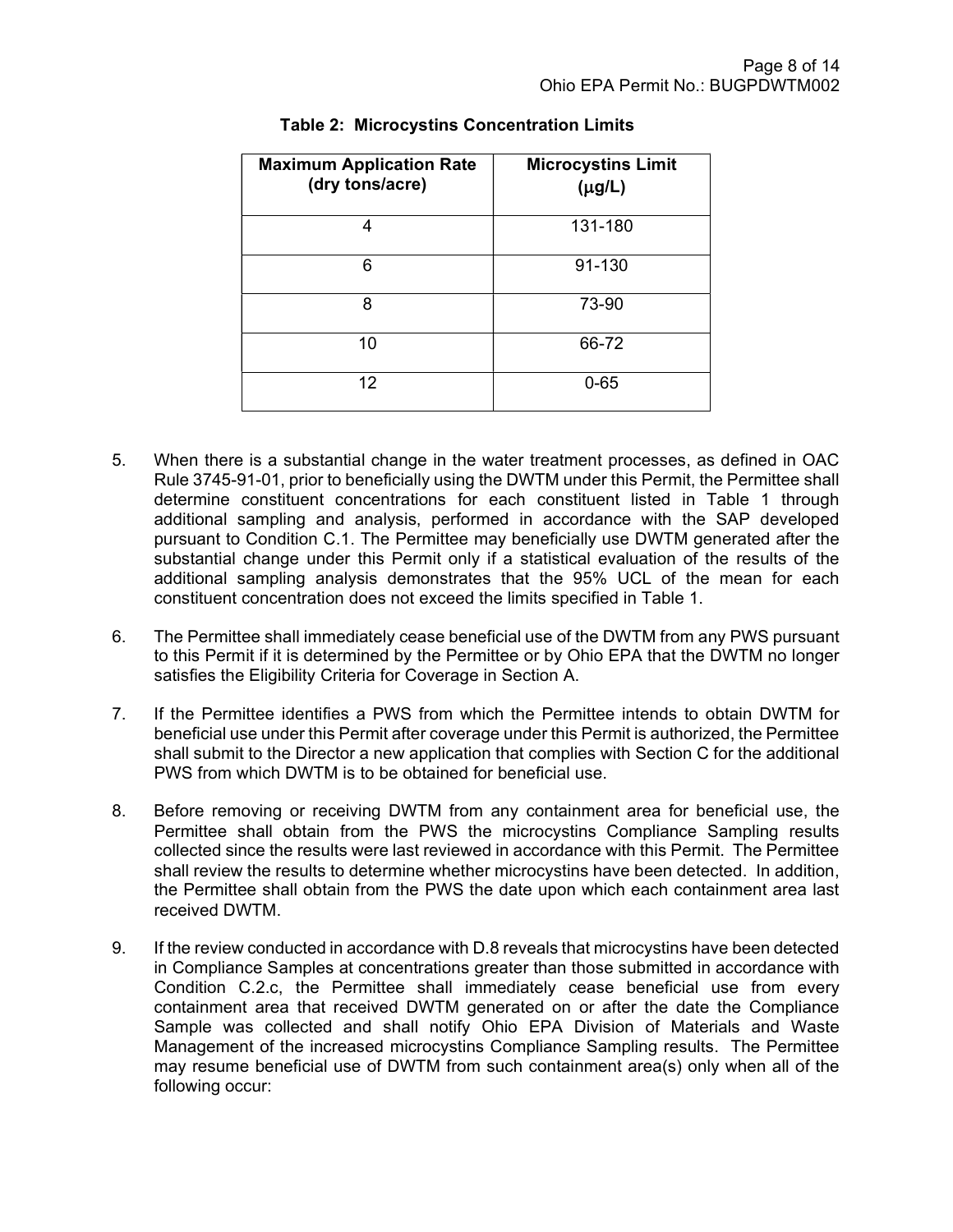- a. The Permittee determines the concentration of microcystins in the DWTM in that containment area through microcystins sampling and analysis performed in accordance with the SAP that complies with Condition C.4;
- b. The results of the microcystins sampling and analysis demonstrate that the concentration of microcystins in the DWTM in that containment area is equal to or less than  $180 \mu g/L$  (ppb);
- c. The Permittee provides the microcystins Compliance Sampling data obtained in accordance with Condition D.8 and the analytical results from the microcystins sampling and analysis required in Condition D.9.a to Ohio EPA; and
- d. The Permittee receives written notification from Ohio EPA stating that beneficial use of the DWTM from that containment area may resume in accordance with this Permit.

### DWTM STORAGE

- 10. The Permittee may store dewatered DWTM at the site of beneficial use for up to 180 days. The Permittee shall use Best Management Practices when storing DWTM pursuant to this Permit including, at a minimum, all of the following:
	- a. Minimizing the exposure of DWTM to precipitation, snowmelt, and runoff throughout the storage, processing, and staging of the material (including loading and unloading, disposal, cleaning, and maintenance operations);
	- b. The use of grading, berming, or curbing to prevent DWTM runoff and divert run-on away from storage areas;
	- c. Providing and maintaining a 50-foot undisturbed natural buffer around surface waters of the state, directing storm water to vegetated areas to increase sediment removal and maximize storm water infiltration;
	- d. Locating all DWTM storage areas at least 300 feet from an occupied building, unless a reduction in this distance for storage is approved, in writing, by the landowner, and if applicable, the resident of the occupied building;
	- e. Locating all DWTM storage areas at least 300 feet from public water system and private wells and surface waters used for drinking water or watering livestock and at least 100 feet from other surface waters of the state;
	- f. Unless otherwise provided in a permit issued under ORC Chapter 6111, creating surface diversions to catch any solids in runoff or to divert runoff away from waters of the state or adjacent properties at each site where DWTM is stored on land;
	- g. Not storing DWTM in areas that are either over or within a sensitive groundwater area, including any of the following:
		- i. Karst terrain;
		- ii. A sand and gravel pit;
		- iii. A limestone or sandstone quarry;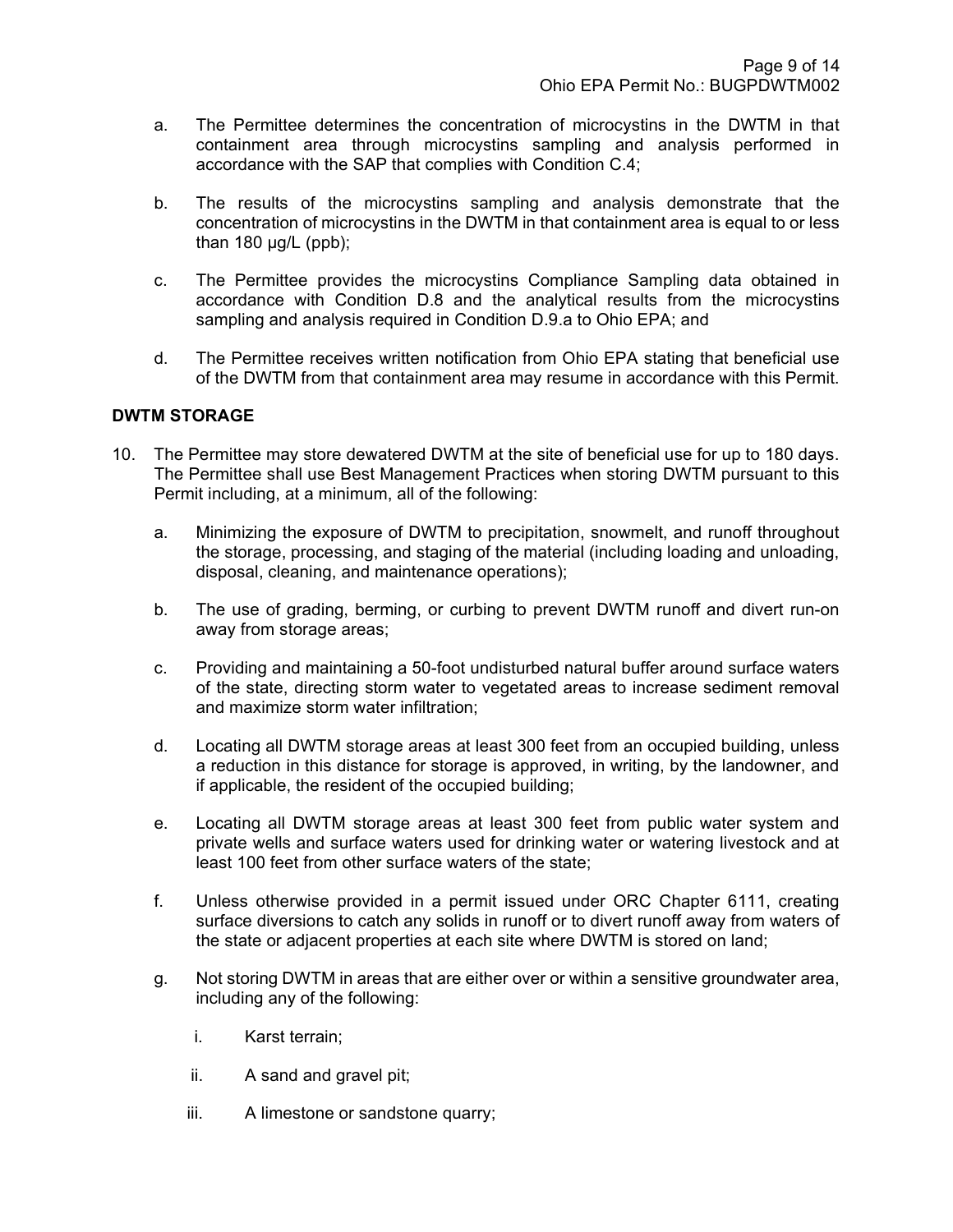- iv. A drinking water source protection area with less than ten feet of low permeability clay rich glacial till between the bottom of the storage pile and the aquifer used by the applicable public water supply well as a source of ground water;
- v. An aquifer designated on an Ohio Department of Natural Resources Ground Water Resources map for the county in which the beneficial use activity will take place as capable of yielding one hundred gallons-per-minute or more, which has less than ten feet of separation between the bottom of the storage pile and the aquifer.
- h. Taking measures to control fugitive dust and other air emissions that may result from activities authorized through this Permit.
- 11. Except for storage as authorized by Condition D.10, the Permittee shall obtain a permit to install and any other applicable authorization from Ohio EPA Division of Surface Water prior to dewatering or storing DWTM.

## DWTM LAND APPLICATION CONDITIONS

- 12. After the most recent liming application, but not more than thirty-six (36) months prior to beneficial use, the pH of the soil at the beneficial use site shall be determined by or on behalf of the Permittee in accordance with Ohio State University Extension "Soil Sampling to Develop Nutrient Recommendations (AGF 513-12)". The Permittee shall not beneficially use DWTM pursuant to this Permit at any site where the soil has a pH equal to or greater than 7.5.
- 13. The per acre application rate for each beneficial use site upon which the Permittee intends DWTM to be beneficially used pursuant to this Permit shall be calculated by or on behalf of the Permittee. The Permittee shall ensure that the application rate will not result in a total liming rate that exceeds the equivalent of twelve dry tons of DWTM being applied per acre over a three-year period while not exceeding the microcystins concentration limits established in Table 2. When calculating the appropriate application rate, the following shall be performed by or on behalf of the Permittee:
	- a. Consult Ohio State University Extension Nutrient Management Fertility Factsheets, Bulletins and Tools website https://agcrops.osu.edu/FertilityResources;
	- b. Base the application rate on the ideal soil pH range for the crop to be grown, the existing soil pH, the effective neutralizing power of the DWTM (as determined by the most recent sampling results of the DWTM), and does not exceed the microcystins concentration limits established in Table 2;
	- c. Consider the potential for runoff of the DWTM, either by itself or carried in storm water; and
	- d. Determine the available water capacity of the soil in accordance with Appendix B of OAC Rule 901:10-2-14 and, for non-dewatered DWTM, ensure that the application rate does not exceed the available water capacity of the soil, or 10,000 gallons per acre per week, whichever is less.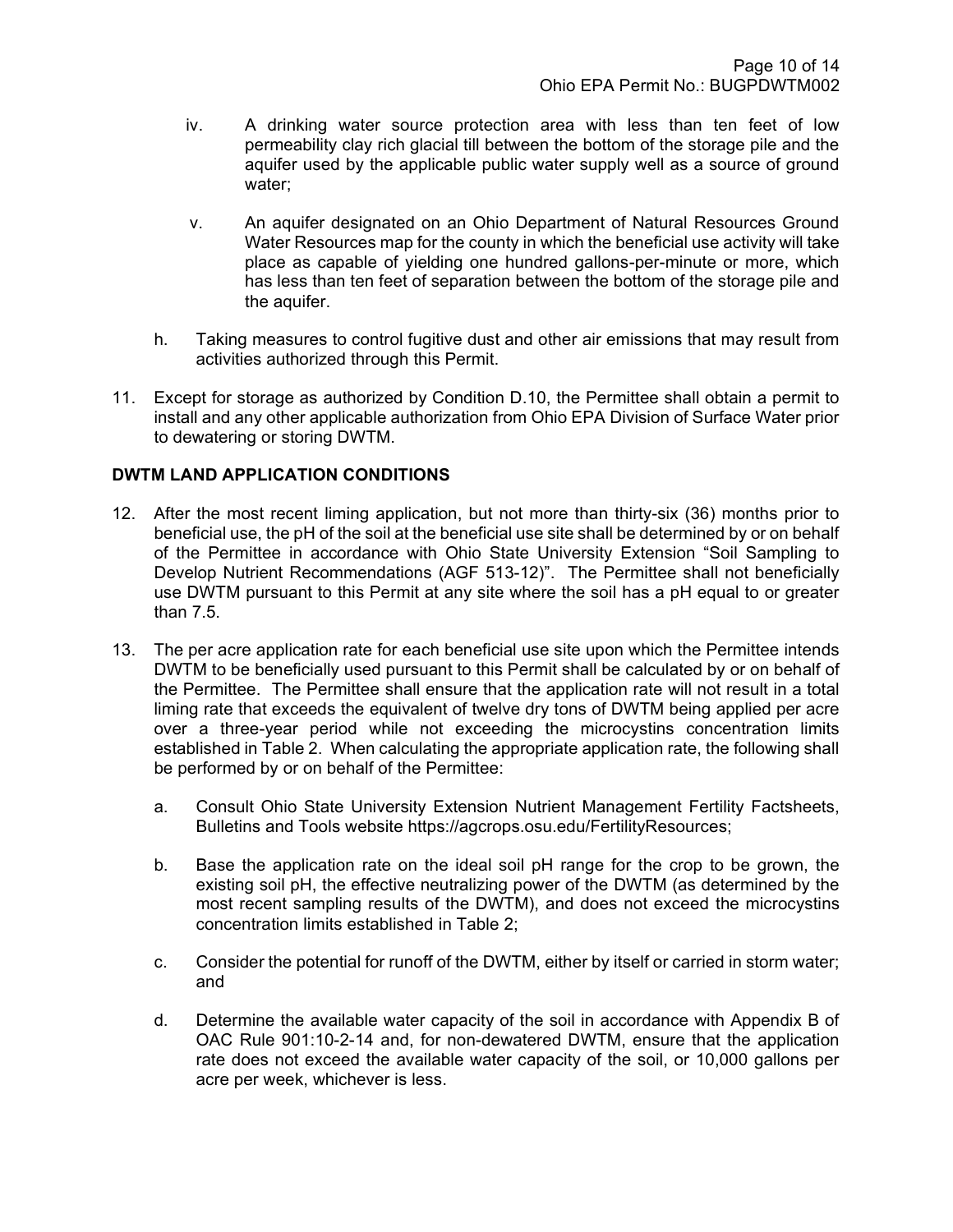- 14. The Permittee shall not apply DWTM at a rate greater than the application rate calculated in accordance with Condition D.12 or that exceeds the microcystins concentration limit in Table 2 for the calculated application rate, whichever is lower.
- 15. The Permittee shall use Best Management Practices when applying DWTM on the ground as a replacement for mined lime used for agronomic benefit pursuant to this Permit including, at a minimum, all of the following:
	- a. DWTM shall not be land applied within 300 feet of public water system wells and surface waters used for drinking water or watering livestock or within 100 feet of public water system wells and surface waters used for drinking water or watering livestock if there is a 100-foot grass buffer between the land application area and public water system wells and surface waters used for drinking water or watering livestock;
	- b. DWTM shall not be land applied within 33 feet of surface waters of the state that are not referenced in Condition D.15.a;
	- c. DWTM shall not be land applied during precipitation;
	- d. DWTM shall not be land applied to saturated soil;
	- e. DWTM shall not be applied onto frozen or snow-covered ground; and
	- f. Measures shall be taken to control fugitive dust and other air emissions that may result from activities authorized through this Permit.
- 16. When land applying DWTM pursuant to this Permit, the Permittee shall use application methods that ensure even distribution of the DWTM. The Permittee shall not apply DWTM by means of injection of DWTM.
- 17. In addition to complying with the Best Management Practices in Conditions D.15 and D.16, if the microcystins concentration in the DWTM analyzed in accordance with the SAP exceeds 20 ug/L, then when land applying DWTM the Permittee:
	- a. Shall not land apply DWTM within 300 feet of private wells, within 100 feet of waters of the state, or within 33 feet of waters of the state not referenced in Condition D.15.a if there is a 33-foot grass buffer between the land application area and waters of the state; and
	- b. Shall not land apply DWTM under this Permit to subsurface drained fields if the drains are flowing, unless there is an on-site means of stopping the discharge from subsurface drains to waters of the state. The Permittee shall ensure that all tile outlets from the beneficial use site are plugged and all tile stops are closed prior to or at the same time as land application of DWTM and that the outlets and stops remain plugged/closed until there is no discharge from the tile stops or tile outlets.

## RECORD KEEPING AND REPORTING

18. The Permittee shall retain the following information for a minimum of five years after beneficial use of the DWTM under this Permit has occurred and the Permittee shall make all of the following information available to Ohio EPA upon request: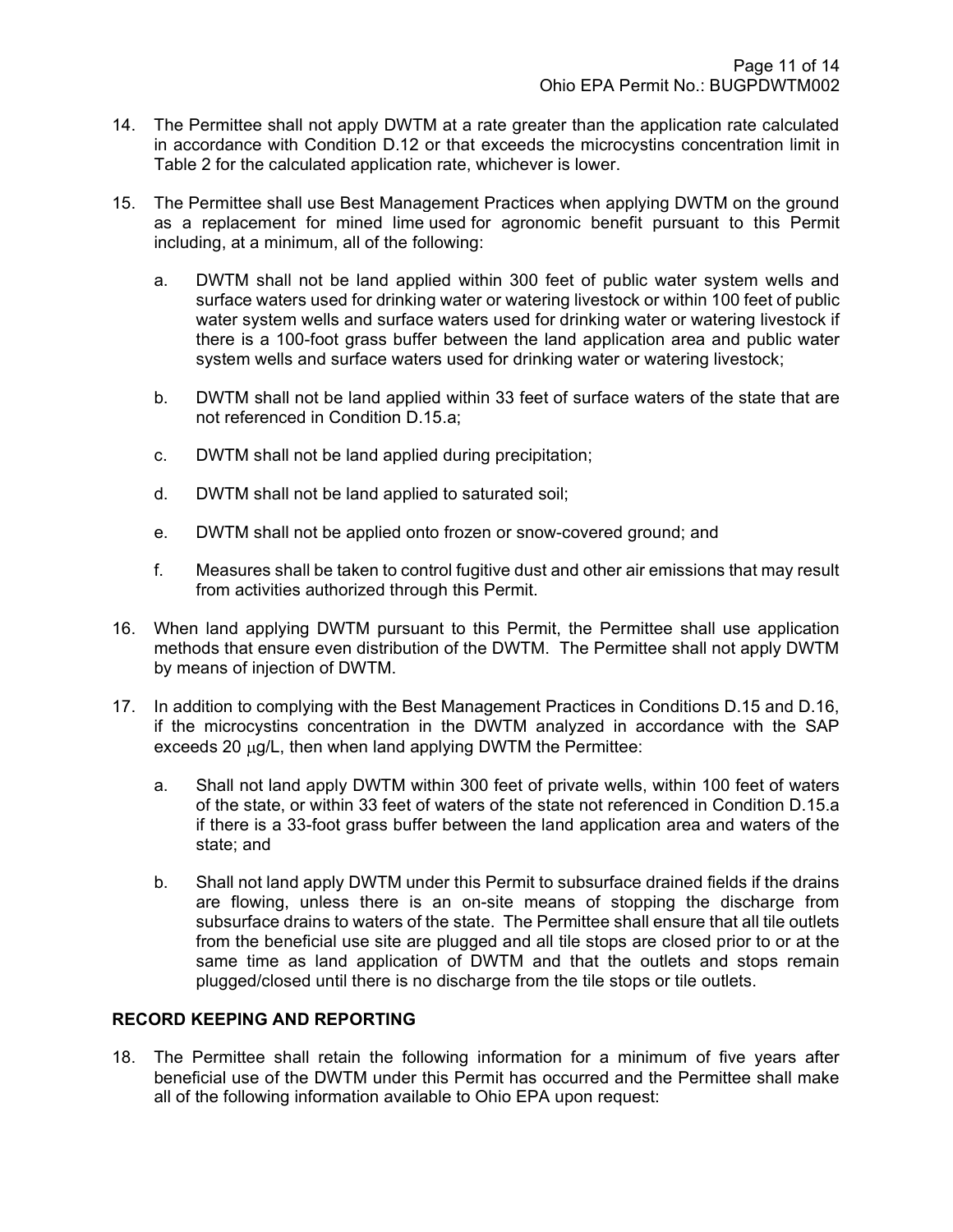- a. Records of the name, address, and telephone number of each PWS from which DWTM was obtained;
- b. Records of the annual volume of DWTM accepted for beneficial use from each PWS, and the volume of DWTM from each PWS actually beneficially used annually;
- c. Documentation demonstrating that the DWTM is not a hazardous waste as defined by ORC Section 3734.01, OAC Rule 3745-50-10(H), and OAC Rule 3745-51-03;
- d. Records of each date and each location upon which the DWTM is stored or placed on land by the Permittee;
- e. For each location where the DWTM was placed on the land, records of the volume of DWTM placed on the land, the date upon which the DWTM was placed on the land, and the amount of acreage to which the DWTM was applied;
- f. Approval from the landowner and the resident for DWTM storage areas within 300 feet of an occupied building;
- g. The sampling and analysis plan detailing where and how samples of DWTM from each PWS were collected, dates that the samples were collected, and the list of constituents from Table 1 for which samples were analyzed;
- h. All laboratory data and analyses of the pH and constituent concentrations listed in Table 1 and the total microcystins analysis in the DWTM;
- i. Copies of liming licenses required by ORC Section 905.52.
- 19. The Permittee shall retain for a minimum of five years and make available to Ohio EPA upon request records of the applications of DWTM in which the microcystins concentration exceeds 20 µg/L (ppb), including all of the following:
	- a. The location of each beneficial use site upon which the DWTM was placed, identified by either street address or latitude and longitude;
	- b. The location of each field that contains subsurface tile drainage, for each beneficial use site where DWTM was land applied;
	- c. The Best Management Practices used on each beneficial use site to satisfy Conditions D.14-16 in this Permit.
- 20. Not later than April first of each year the Permittee shall submit to Ohio EPA an annual report. The Permittee shall submit the annual report via the Division of Materials and Waste Management's virtual dropbox specified in Condition C.3., and shall include the following information for the previous calendar year:
	- a. Volume of DWTM beneficially used under this Permit;
	- b. Volume of DWTM stored for beneficial use under this Permit as of the date of the annual report; and
	- c. Results of sampling analyses of DWTM beneficially used under this Permit.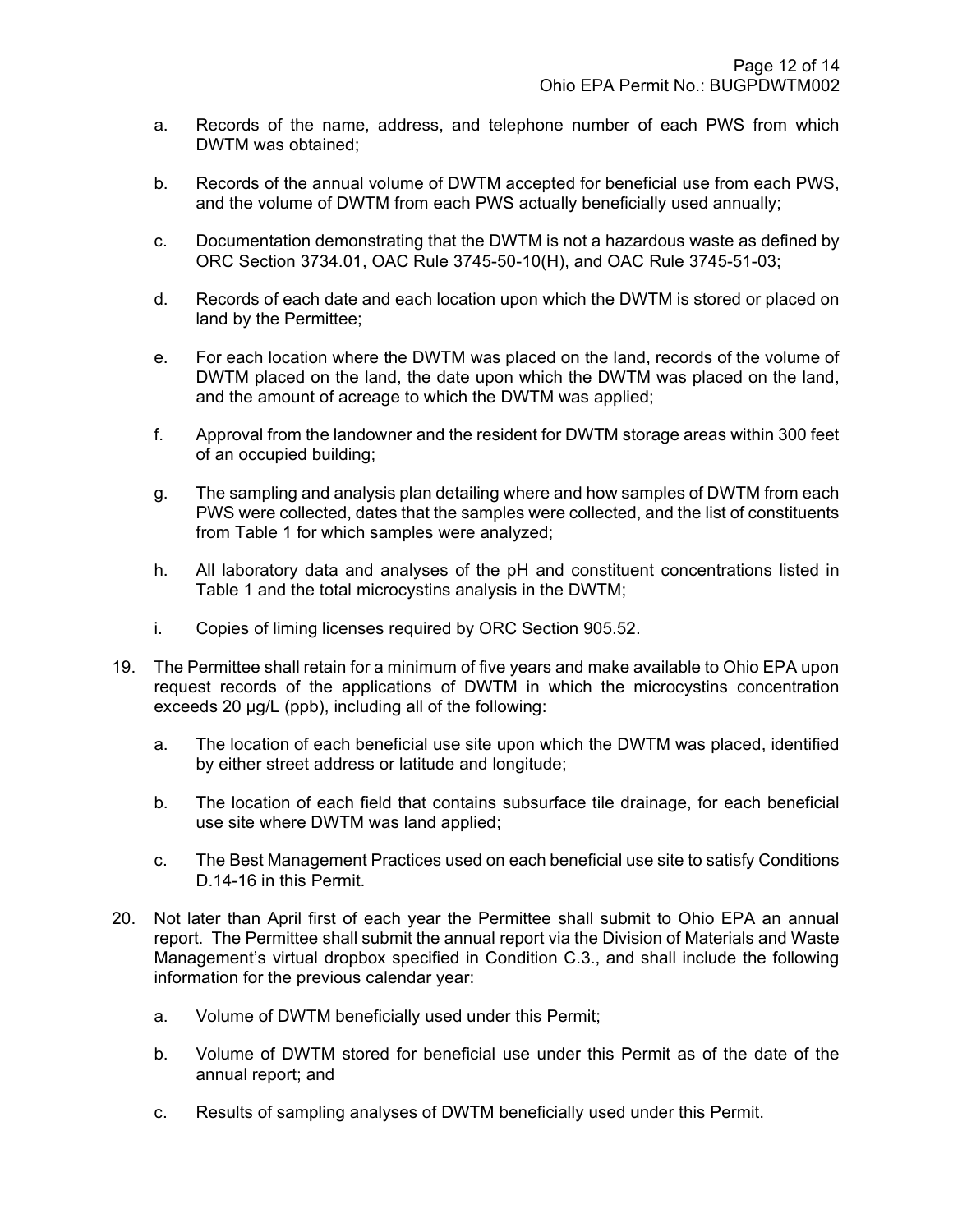### GENERAL OPERATING CONDITIONS

- 21. The Permittee shall conduct all activities authorized by this Permit in strict accordance with this Permit, the NOI, and OAC Chapter 3745-599.
- 22. Approval of coverage under this Permit does not constitute assurance that the beneficial use of DWTM by placement on the land as a replacement for mined lime used for agronomic benefit, as described in this Permit, will comply with all Ohio laws and regulations.
- 23. The Permittee shall store and beneficially use DWTM under this Permit in such a manner that the activities will neither cause a nuisance nor adversely affect public health, safety, or the environment.
- 24. The Permittee shall conduct all activities in compliance with all applicable local, state, and federal laws and regulations pertaining to environmental protection, including but not limited to the control of air pollution, leachate, and storm water run-on and run-off, and the protection of ground water and surface water.
- 25. The Permittee shall conduct all activities in compliance with all other applicable local, state, and federal laws and regulations not explicitly identified in this Permit.
- 26. DWTM is considered a solid waste and its permanent placement on the ground would require the Permittee to obtain a permit and license under ORC Chapter 3734 and the rules promulgated thereunder. The Director has determined that granting an exemption from the applicable solid waste permitting, licensing, and state disposal fee provisions of ORC Chapter 3734 to use DWTM in the quantities and under the circumstances specifically authorized in this Permit is unlikely to adversely affect public health or safety or the environment. Therefore, pursuant to ORC Section 3734.02(G), the Permittee is hereby exempted from the applicable solid waste permitting, licensing, and state disposal fee provisions of ORC Chapter 3734 and the rules adopted thereunder when the DWTM is stored and placed on the land for beneficial use as authorized in this Permit, subject to compliance with all conditions in this Permit.
- 27. Nothing in this Permit shall be construed as a waiver from the requirements of ORC Chapter 3734 or the regulations promulgated thereunder, except as expressly provided herein. This Permit shall not be interpreted to release the Permittee from responsibility under ORC Chapters 3704, 3734, or 6111; under the Federal Clean Water Act, the Resource Conservation and Recovery Act, or the Comprehensive Environmental Response, Compensation, and Liability Act; or from other applicable requirements for remedying conditions resulting from any release of contaminants to the environment.
- 28. The Permittee shall not cause pollution or cause any DWTM to be placed in a location where it causes pollution to waters of the state except in accordance with an effective National Pollutant Discharge Elimination System (NPDES) permit. The Permittee shall report any unauthorized discharge to waters of the state to Ohio EPA (call 1-800-282-9378) within twenty-four (24) hours of discovery.
- 29. The Permittee shall furnish to the Director or an authorized representative of Ohio EPA, within 30 days of receiving a written request, any information that the Director or an authorized representative of Ohio EPA requests to determine whether cause exists for revoking coverage under or determining compliance with this Permit.